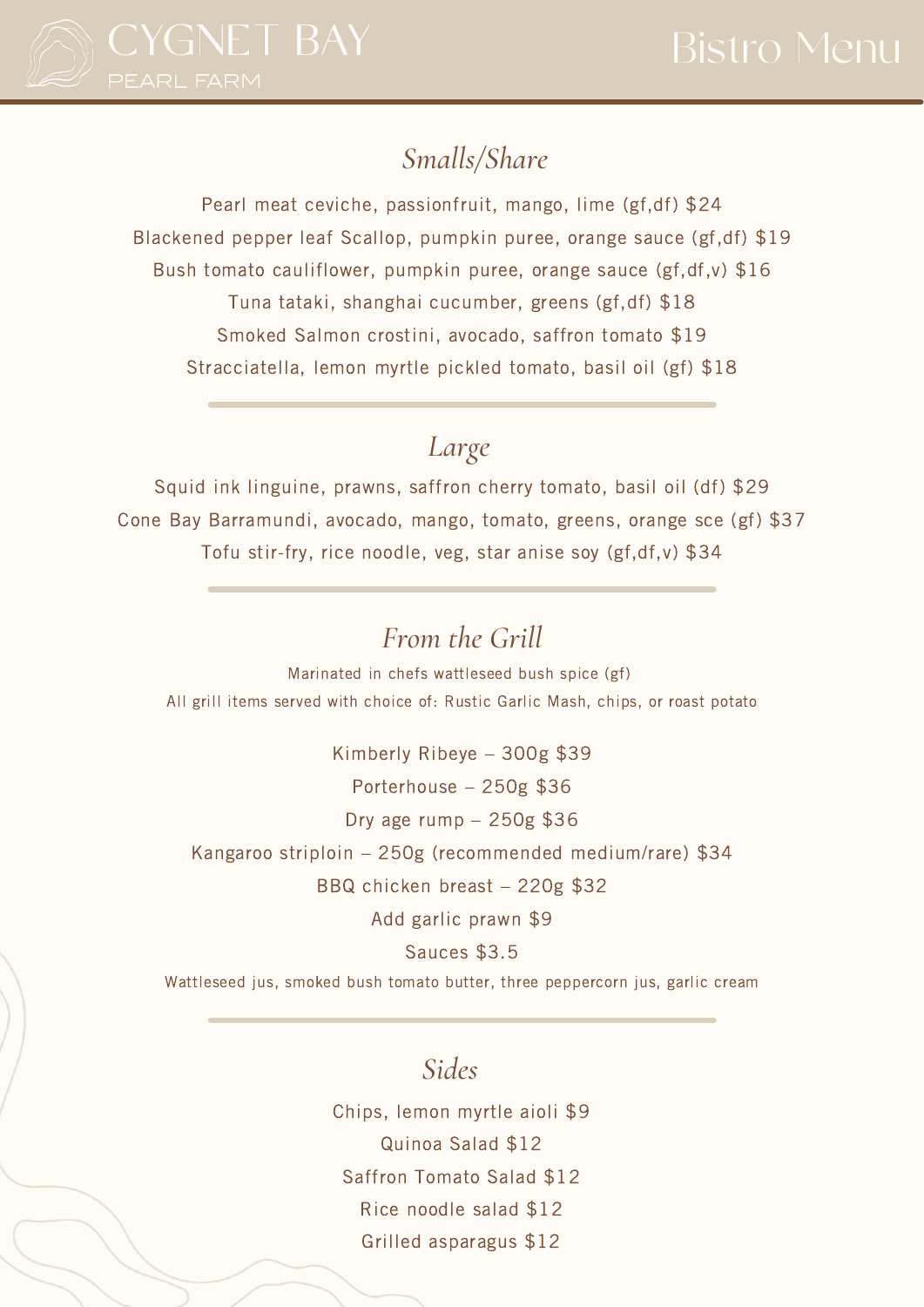

**Muesli - \$12** Toasted Muesli, fresh fruit, choice of milk (cow, soy, almond)

> **Eggs & Toast (df) - \$14** Eggs, sourdough

**Bacon & Eggs (df) - \$18** Bacon, eggs, sourdough

**Big Breaky (df) - \$20** Bacon, eggs, tomato, mushroom, house-made beans, hash brown, sourdough

**Vego Breaky (df,v) – (Vegan no eggs) - \$18** House-made beans, eggs, tomato, mushroom, hashbrown, avocado, sourdough

**Smoked Salmon (df) - \$19** Smoked Salmon, eggs, saffron cherry tomato, avocado, sourdough

> **Omelette - \$20** Chefs daily selection

**Cinnamon Pancakes - \$18** Whipped cream, Mixed berry coulis

## *Sides*

Beans, tomato, mushroom, avocado, sourdough - \$4 Bacon, salmon, egg - \$6

Gluten free bread available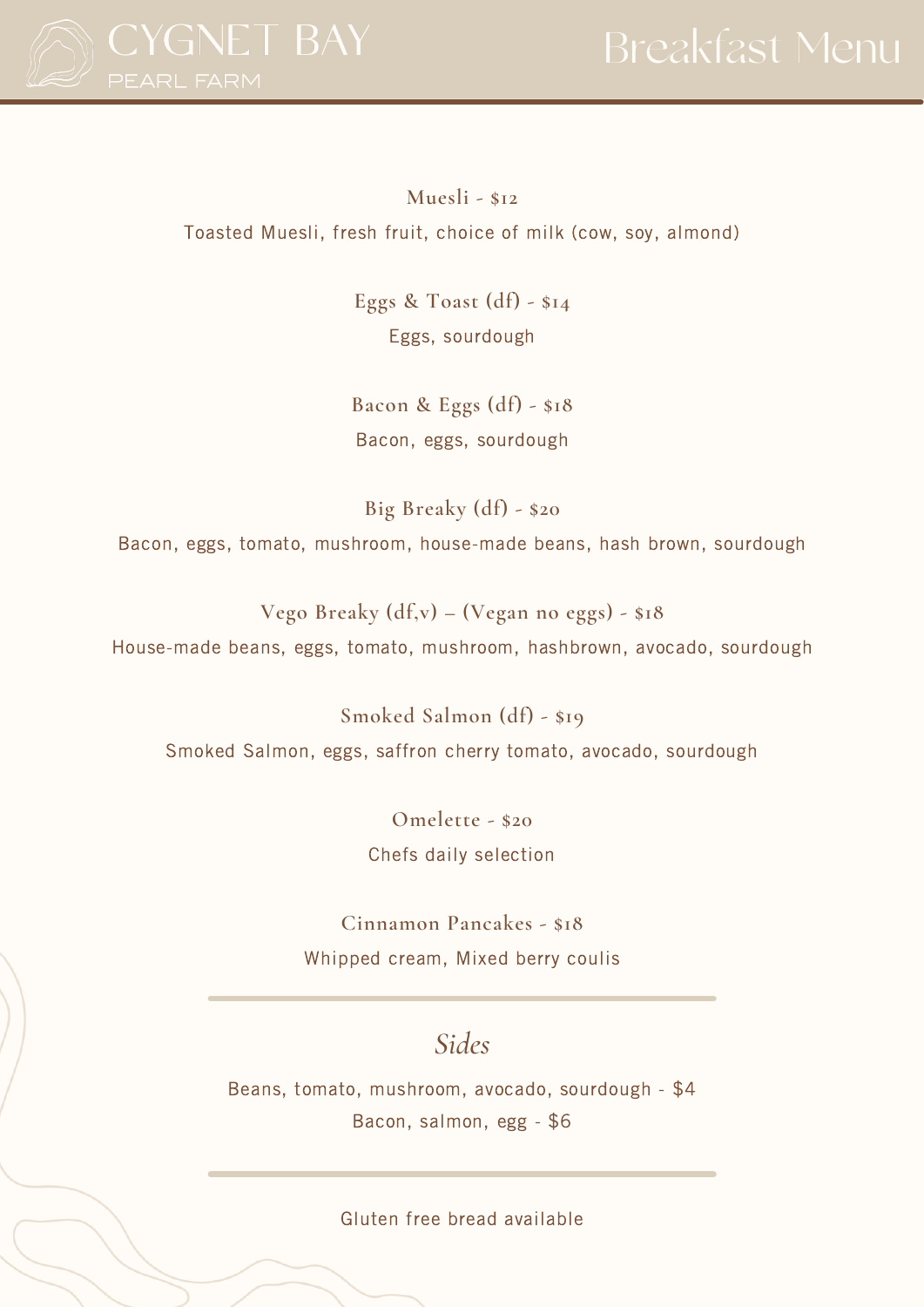

# Take Away Food

Chips \$8

Fish & chips \$18

Squid & chips \$16

Crumbed prawns & chips \$19

Seafood pack \$21

Buffalo Wings 1kg \$16

Sauces \$2 Lemon myrtle aioli, tomato, BBQ, sweet chilli, hot sauce,

Salads \$9 Garden, Greek, coconut lime coleslaw, quinoa

## Take Away Beverages

Great Northern Super Crisp Can \$7.50

Emu Can \$8.50

Hahn Superdry \$8.50

Premix Can \$12 (Jacks, Smirnoff, Gordons & Bundy)

Matsos Range \$11

Cider \$11

Coke range \$3.50

Bundy Soft drink range \$5.50

Order at the kiosk counter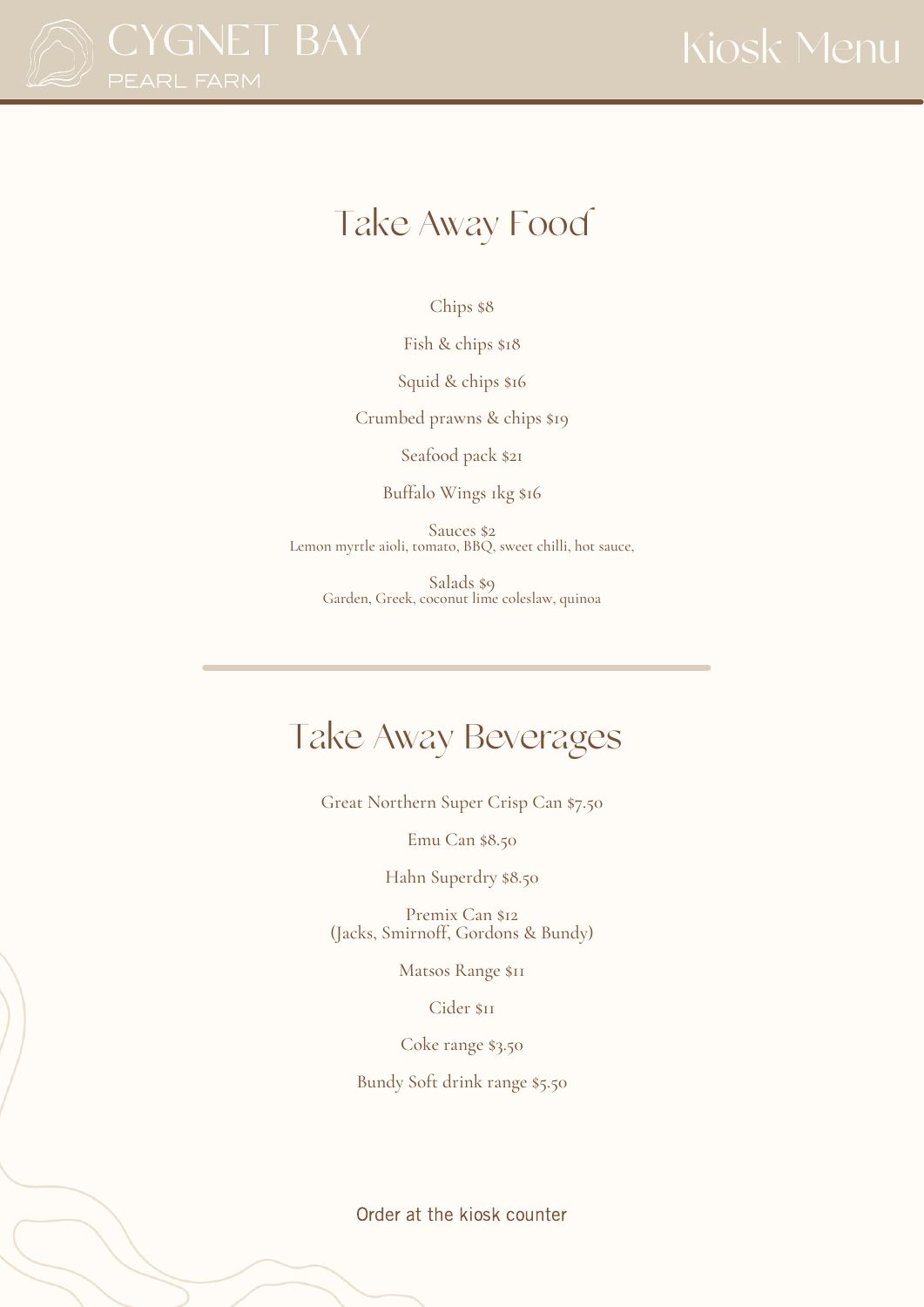

## **Cocktails**

**Wattleseed Espresso Martini \$18** Vodka, espresso, wattleseed syrup

**Lemon Mrytle G&T \$18** Moontide, soda, tonic, lemon myrtle

**Pink Pearl \$20** Ginversity, berries, prosecco, soda

**Aperol Spritz \$18** Aperol, prosecco, soda

**Lychee Mule \$20** Vodka, lychee, lime, matsos ginger, mint

**Cygnet Colada \$17** Malibu, bicardi, pineapple, lemon, soda

**Mojito \$16** Bacardi, lime, mint, soda

**Rum Punch \$18** Spiced rum, bitters, pineapple, orange, lemon myrtle

**Bush Tomato Bloody Mary \$20** Vodka, tomato juice, tobacco, Worcestershire, bush tomato spice

## Spirits

**Gin**

West Winds The Sabre (WA) \$10 Moon Tide White Pearl (WA) \$12 Giniversity Pink Gin (WA) \$13

**Vodka**

Margaret River Distilling Co (WA)\$12 Belvedere or Kettel One \$11 Smirnoff \$10

**Rum** Illegal Tender Spiced (WA) \$12 Ord River Premium (WA) \$12 Bacardi \$9 Bundaberg \$9

**Whisky** Limeburners Single Malt (WA) \$14 Johnny Walker Red \$9

**Bourbon** Woodford Reserve \$12 Makers Mark \$11 Jack Daniel \$9 Jim Beam \$9

## Soft Drinks

Coke, Sunkist, Coke No Sugar, Solo, Sprite \$3.5 Bundaberg Varieties \$5.5 Juice box \$3 Bottled Water 600ml \$3 or 1.5l \$5.50 San Pellegrino \$6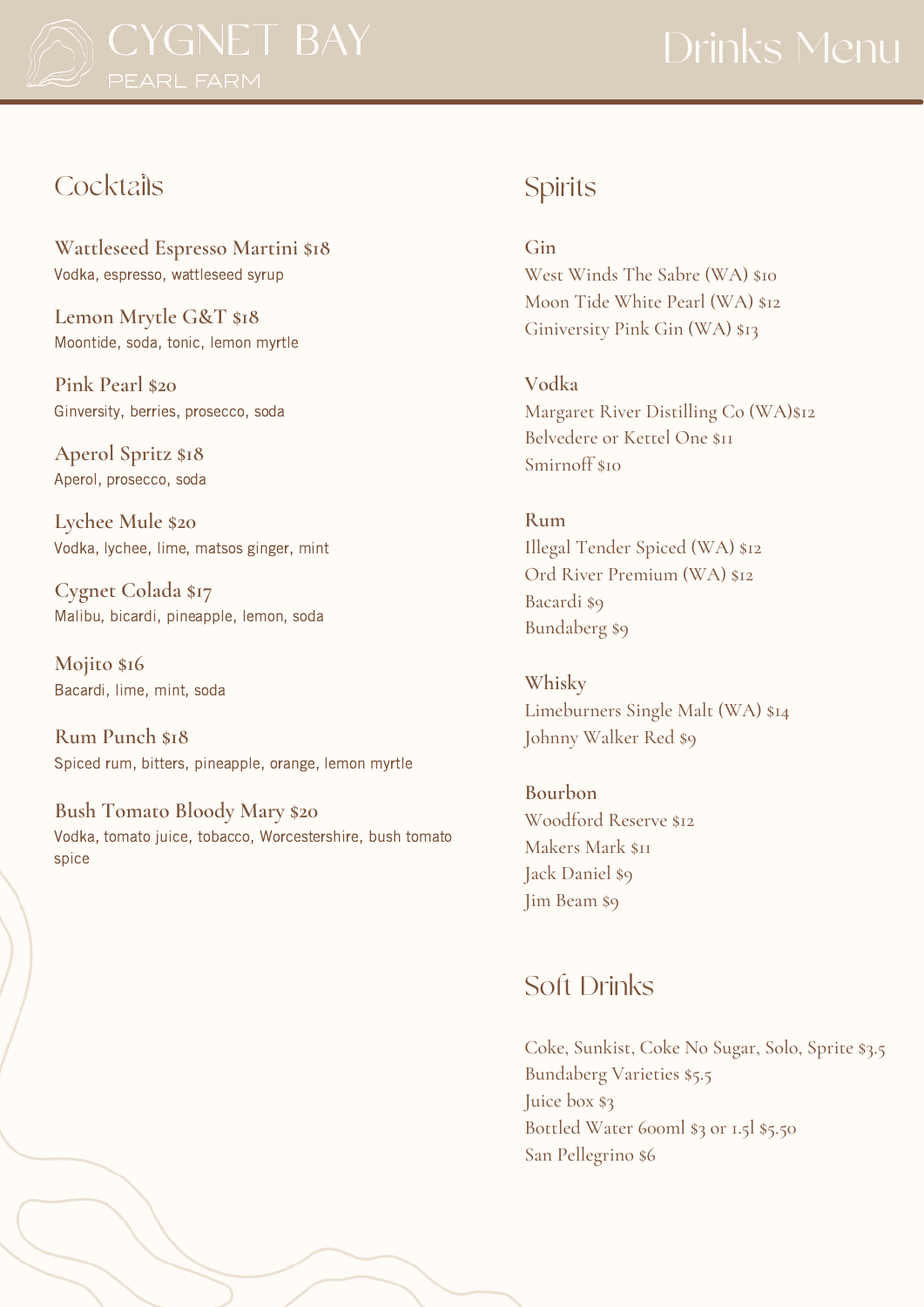

# Drinks Menu

### Wines

### **White**

Spear Tree Chardonnay (WA) \$9/\$35 Bowers Sauv Blanc (WA) \$10/\$40 The Walcott Reisling (WA) \$10/\$42 Ashbrook Estate SBS (WA) \$11/\$48 Ashbrook Estate Rose (WA) \$11/\$50 Wildflower Rose (WA) \$9/\$35

### **Red**

Bowers Shiraz (WA) \$9/\$38 Howard Park Shiraz (WA) \$65 Ashbrook Estate Caub Sauv (WA) \$11/\$50 Mosswoods "Amys" Cab Sauv (WA) \$75 Silwood Pinot Noir (WA)  $\frac{\sin\left(\frac{1}{2}A\right)}{\sin\left(\frac{1}{2}A\right)}$ 

### **Sparkling**

Masterpiece Brut \$10/\$40 Jansz NV \$80 Veuve Clicquot \$100

## Beer

**On Tap** Cable Beach Sunset Ale 4.2% Middy 285 \$9.5 Schooner 425 \$12 Spinifex Ginger Beer 3.5% Middy 285 \$9 Schooner 425 \$11

## Other Beer

Great Northern Super Crisp Stubbie \$7.5 Hahn Superdry Stub \$8.5 Corona Stubbie \$11 Spinifex Myrtle Summer Ale \$11 James Squire 150 Lashes \$11 Gage Roads Single Finn \$11 Little Creatures Pacific Ale \$11 Matso's Ginger Beer \$11 Matso's Mango Beer \$11 Matso's Hard Lemon \$11